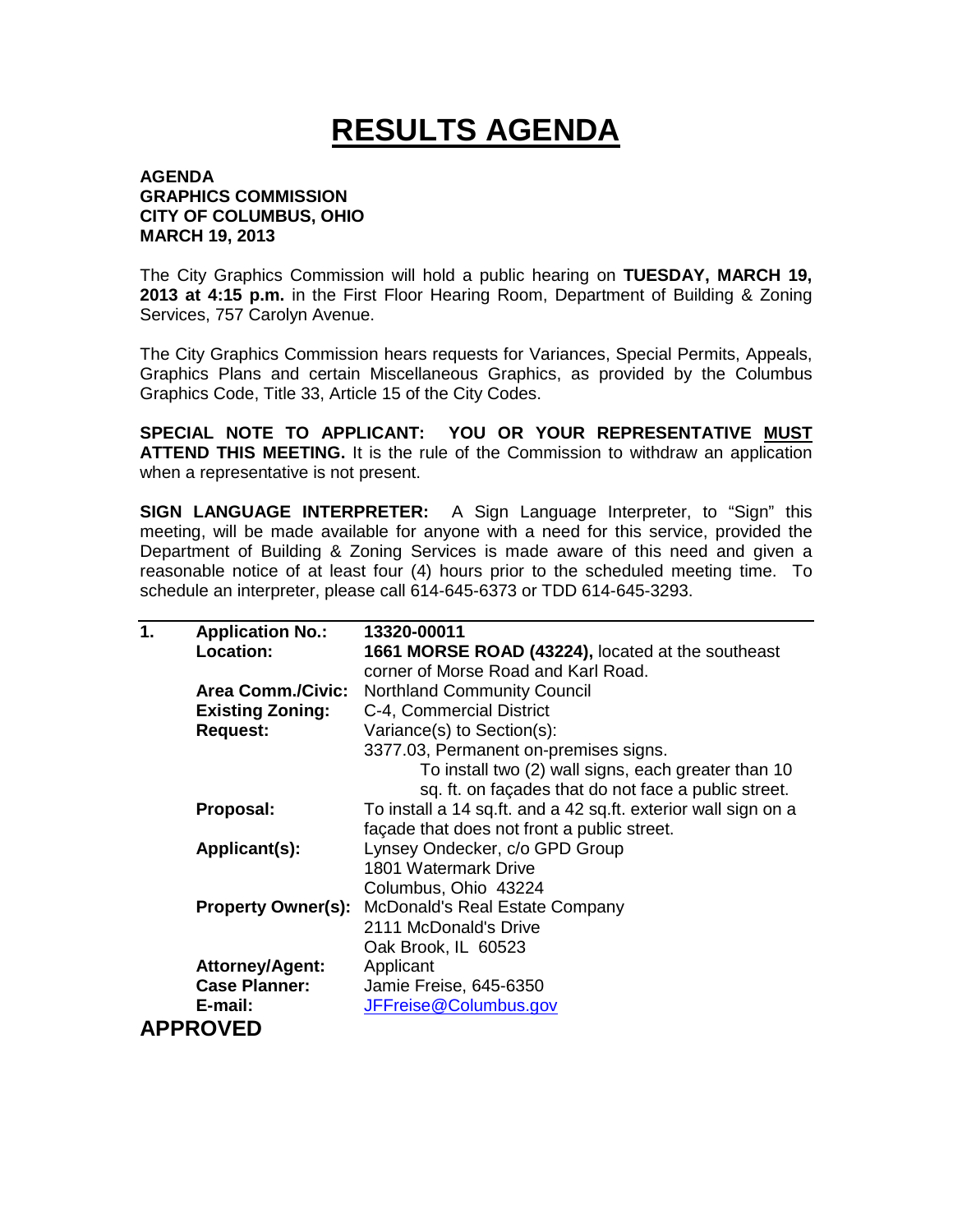| 2. | <b>Application No.:</b><br>Location:                | 12320-00744<br>4004 GRAMERCY STREET (43219), located at the                    |
|----|-----------------------------------------------------|--------------------------------------------------------------------------------|
|    |                                                     | Easton Town Center.                                                            |
|    | <b>Area Comm./Civic:</b><br><b>Existing Zoning:</b> | <b>Northeast Area Commission</b><br><b>CPD, Commercial Planned District</b>    |
|    | <b>Request:</b>                                     | Graphics Plan(s) to Section(s):                                                |
|    |                                                     | 3382.07, Graphics plan.                                                        |
|    |                                                     | To establish a new graphics plan.                                              |
|    | Proposal:                                           | To revise and establish a new graphics plan for the Easton                     |
|    |                                                     | Town Shopping Center.                                                          |
|    | Applicant(s):                                       | Easton Town Center, LLC                                                        |
|    |                                                     | 4016 Townsfair Way                                                             |
|    |                                                     | Columbus, Ohio 43219                                                           |
|    | <b>Property Owner(s):</b><br><b>Attorney/Agent:</b> | Applicant<br>Jeffrey L. Brown; c/o Smith & Hale, LLC                           |
|    |                                                     | 37 West Broad Street                                                           |
|    |                                                     | Columbus, Ohio 43215                                                           |
|    | <b>Case Planner:</b>                                | Jamie Freise, 645-6350                                                         |
|    | E-mail:                                             | JFFreise@Columbus.gov                                                          |
|    | <b>APPROVED</b>                                     |                                                                                |
|    |                                                     |                                                                                |
| 3. | <b>Application No.:</b>                             | 12320-00746                                                                    |
|    | Location:                                           | 3900 WEST BROAD STREET (43228), located on the                                 |
|    |                                                     | north side of West Broad, approximately 1,100 feet east of<br>Philipi Road.    |
|    | <b>Area Comm./Civic:</b>                            | <b>Greater Hilltop Area Commission</b>                                         |
|    | <b>Existing Zoning:</b>                             | R, Residential. District                                                       |
|    | <b>Request:</b>                                     | Variance(s) to Section(s):                                                     |
|    |                                                     | 3376.09, Permanent signs for other uses in residential                         |
|    |                                                     | districts.                                                                     |
|    |                                                     | To increase the graphic area of a ground sign from                             |
|    |                                                     | 64 sq.ft. to 105 sq.ft., and to increase the height<br>from 8 feet to 28 feet. |
|    |                                                     | To allow more than one ground sign (2) and more                                |
|    |                                                     | than one wall sign (2).                                                        |
|    |                                                     | To allow the display of automobile logos and                                   |
|    |                                                     | brands.                                                                        |
|    |                                                     | 3376.02(B.), Illumination in residential districts.                            |
|    |                                                     | To increase the amount of allowed colors from 2 to<br>3.                       |
|    |                                                     | 3372.806, Graphics.                                                            |
|    |                                                     | To not comply with any RCO graphics standards.                                 |
|    | Proposal:                                           | To construct a new stand alone entry feature with graphics                     |
|    | Applicant(s):                                       | and install 2 additional wall signs.<br>DaNite Sign Co.                        |
|    |                                                     | 1640 Harmon Ave.                                                               |
|    |                                                     | Columbus, Ohio 43228                                                           |
|    | <b>Property Owner(s):</b>                           | Robert Layman, Jr. TR                                                          |
|    |                                                     | 3900 West Broad Street                                                         |
|    |                                                     | Columbus, Ohio 43228                                                           |